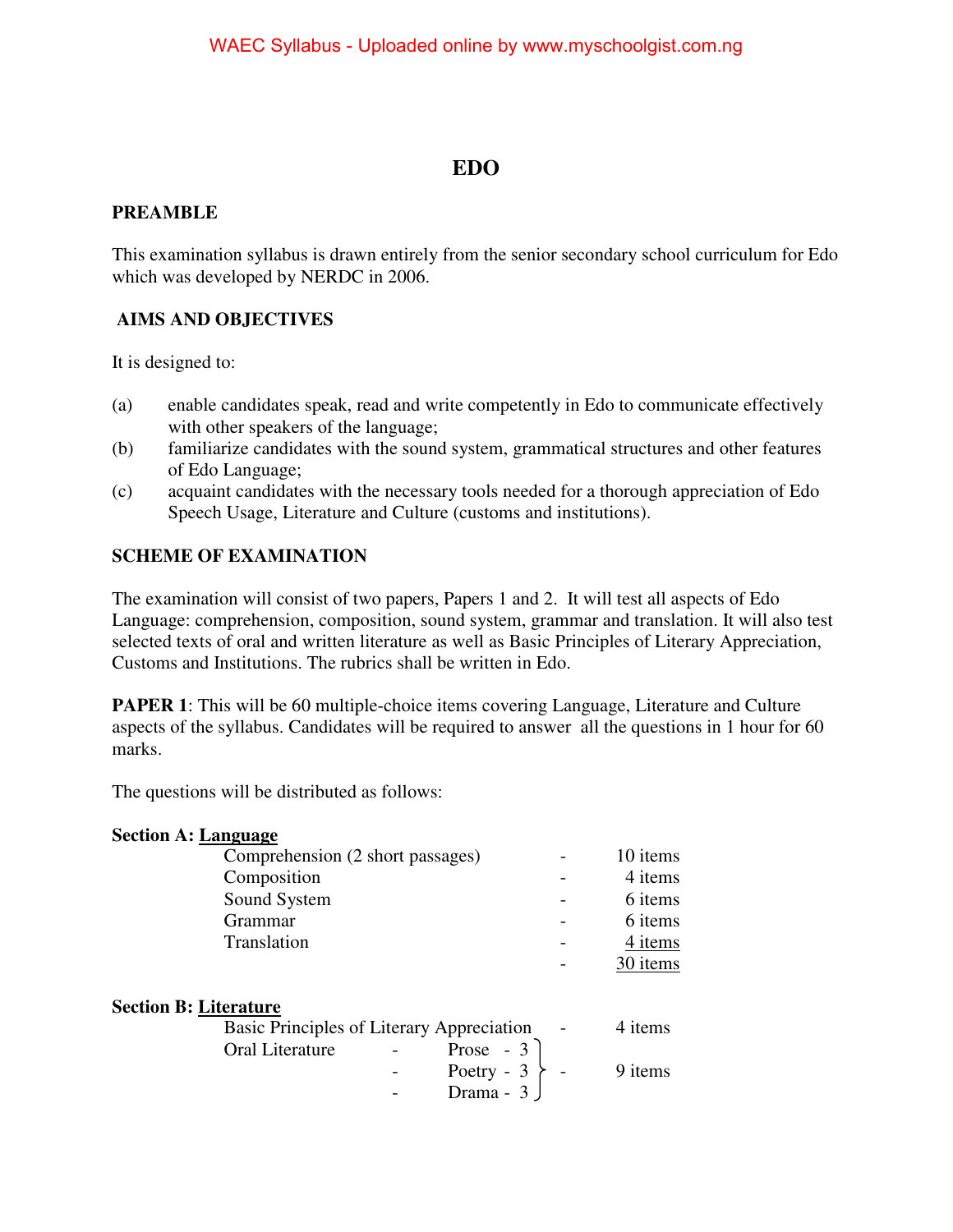| Written Literature - |                  | Prose - $3$                    |         |
|----------------------|------------------|--------------------------------|---------|
|                      | $\sim$ 100 $\mu$ | Poetry - $3 \nightharpoonup$ - | 9 items |
|                      |                  | Drama - $3 \mid$               |         |

22 items

# **Section C: Culture**

| Customs<br>Institutions |                           |          | 4 items<br>4 items<br>8 items |
|-------------------------|---------------------------|----------|-------------------------------|
|                         | Total = $(30 + 22 + 8)$ = | 60 items |                               |

#### **Content**

The content for Paper 1 shall be the same as for Paper 2.

In Section B, all questions other than those on Basic Principles of Literary Appreciation will be on the set books for Paper

|  |  | <b>PAPER 2:</b> Essay-Type: Language, Literature & Culture | Time: 2 hours |
|--|--|------------------------------------------------------------|---------------|
|--|--|------------------------------------------------------------|---------------|

Candidates will be required to answer six questions in all: three questions from Section A; two questions from Section B; and one question from Section C. They will also be required to answer all the questions in Edo using the official Edo orthography and metalanguage. The paper shall carry 100 marks.

# **Content**

#### **Section A: Language**

#### **Composition**

Candidates are advised to write 300 words and spend not more than 45 minutes on this section. The topic chosen will include any of the following essay type:

- (i) Narrative
- (ii) Descriptive
- (iii) Argumentative
- (iv) Expository
- (v) Dialogue
- (vi) Debate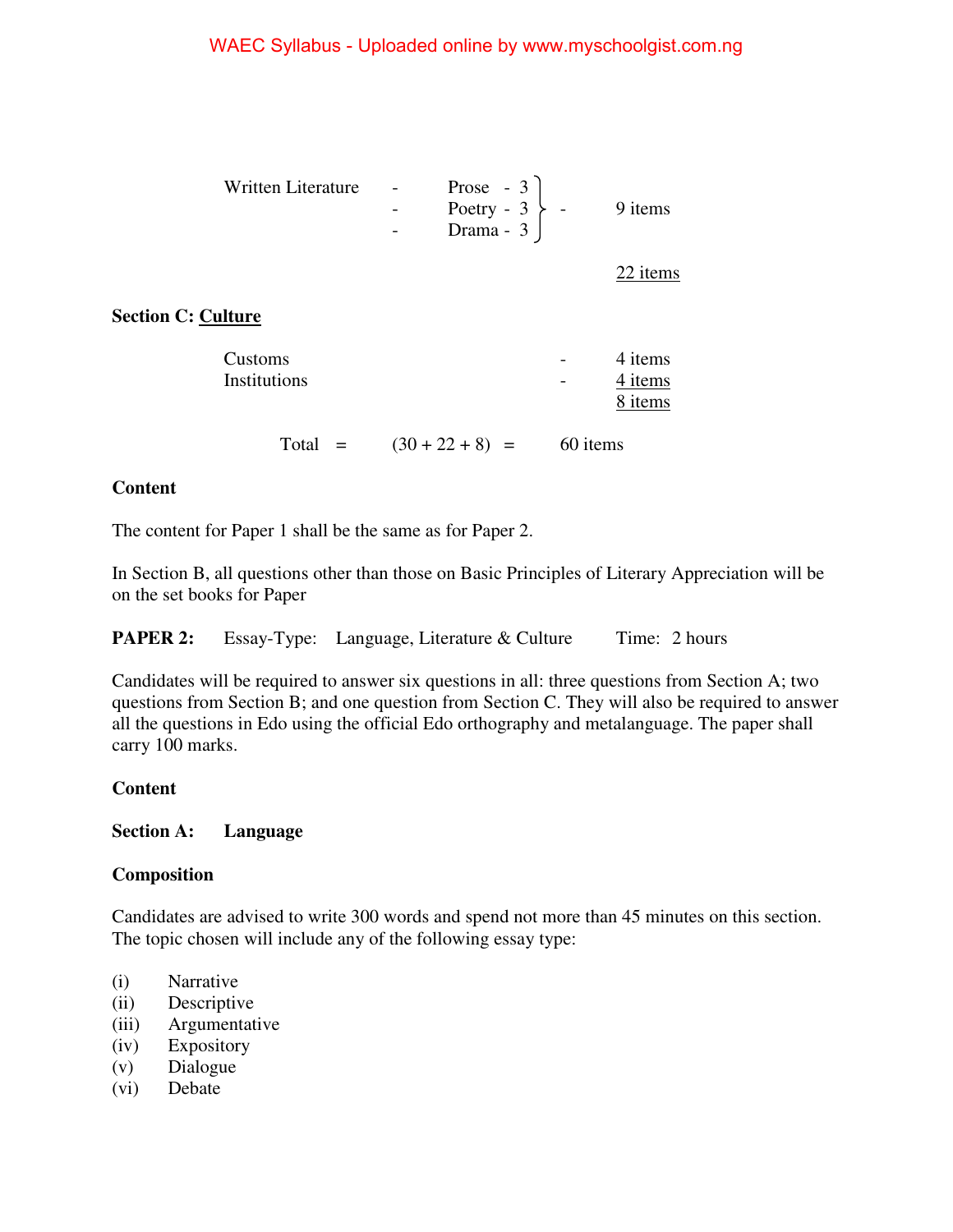# (vii) Letter writing

## **Sound System**

Candidates will be required to answer one question from the two that will be set.

# **Content**

| (i)   |     | Vowels, Consonants and Syllabic nasal            |
|-------|-----|--------------------------------------------------|
|       | (a) | their production in terms of place and manner    |
|       | (b) | their basic phonetic and phonemic classification |
| (ii)  |     | Syllable structure                               |
| (iii) |     | Sound processes, e.g. vowel harmony              |
|       |     | assimilation                                     |
|       |     | elision                                          |
| (iv)  |     | Sound system aspect of the orthography           |
| (v)   |     | Tones and tone notation                          |

#### **Grammar**

Candidates will be required to answer 1 question from the 2 questions set.

#### **Content**

- (i) Word structure and word formation
- (ii) Numerals: basic and derived
- (iii) Word classes: nouns, verbs, adverbs, pronouns, adjectives, etc.
- (iv) Grammatical categories: subject, object, complement, predicate, number, person, tense, aspect, mood, etc.
- (v) Phrases and clauses
- (vi) The structure and type of sentences.

# **Section B: Literature**

This Section consists of Oral Literature and Written Literature.

#### **Oral Literature – Prose, Poetry, Drama**

In Oral Literature, there will be three set books covering the different genres. One question will be set from each set book, making three questions in all. Candidates will be required to answer any one of the questions.

# **Written Literature – Prose, Poetry, Drama**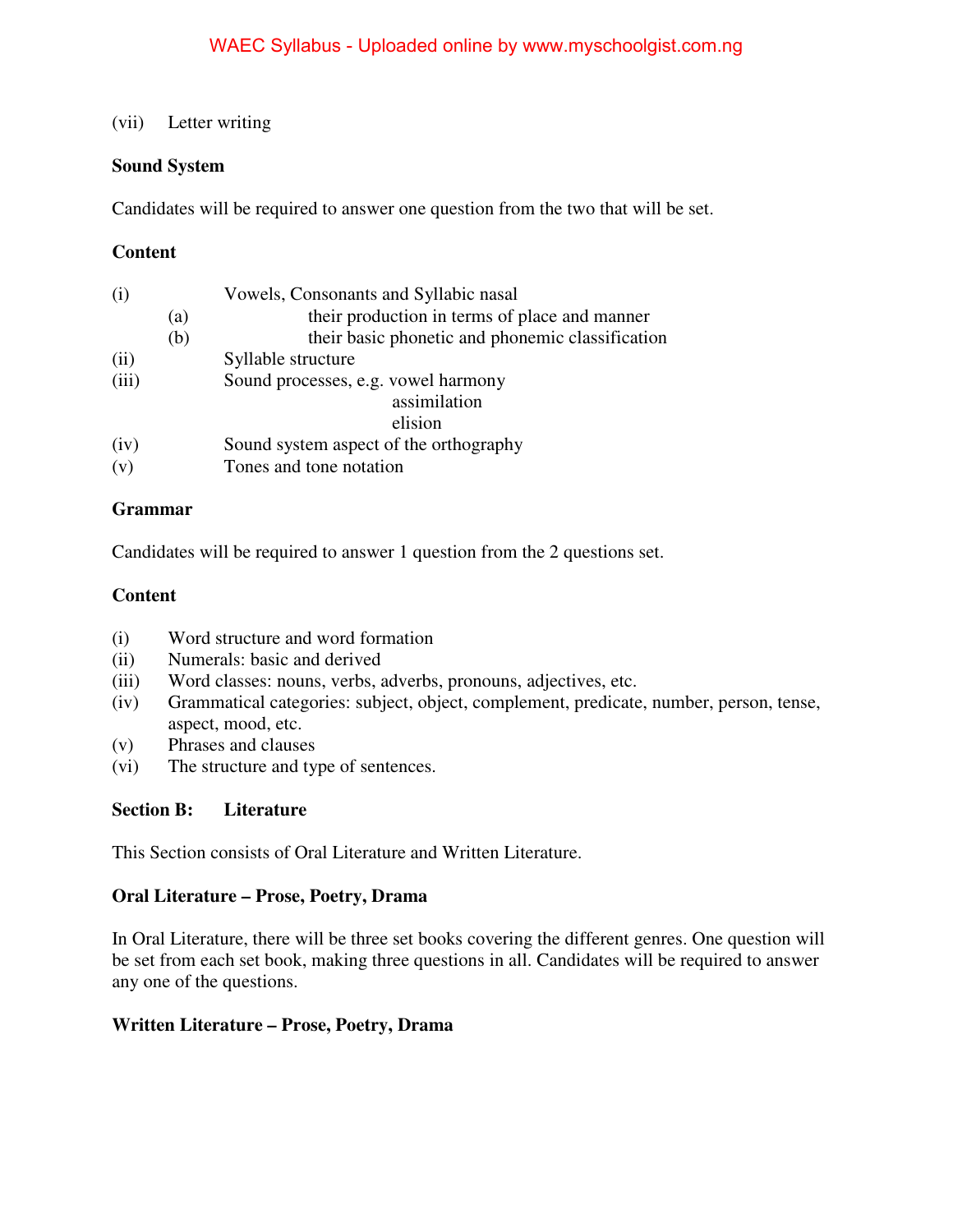In Written Literature, there will be 3 set books covering the different genres. One question will be set on each set book making a total of three questions. Candidates will be required to answer any one of the questions.

## **Section C: Culture**

This Section will consist of topics on customs and institutions. 2 questions will be set and candidates will be required to answer 1.

Topics to be examined will include:

Customs

- (i) make-up and adornments
- (ii) in-door and out-door games
- (iii) pregnancy and its care
- (iv) names/naming ceremonies
- (v) home training: greetings, respect for superiors, cleanliness, tolerance, integrity, hard work, etc.
- (vi) Edo foods
- (vii) non-verbal communication
- (viii) funerals: traditional and modern methods
- (ix) inheritance: traditional and modern methods.

Institutions

- (i) traditional occupations
- (ii) marriage
- (iii) politics: family structure, age grades, chieftaincy, Obaship, etc.
- (iv) child care
- (v) ancestors
- (vi) Edo beliefs about Osalobua/Osanobua (God), deities/divinities, other invisible forces, etc.
- (vii) modern religions: Islam, Christianity, etc.
- (viii) Economy: adverts, money lending, cooperative efforts, etc.

# **SUMMARY**

| Paper 1 | $\overline{\phantom{a}}$ | 60 marks $(30\%)$   |
|---------|--------------------------|---------------------|
| Paper 2 | $\overline{\phantom{0}}$ | 100 marks (70%)     |
|         |                          | 160 marks $(100\%)$ |

Maximum Marks Obtainable – 160 marks (to be scaled down to 100%)

**NB:** To enhance the teaching of this language, it is recommended that schools provide audiovisual materials such as television sets, radios, tape-recorders and tapes, cameras, charts and artefacts.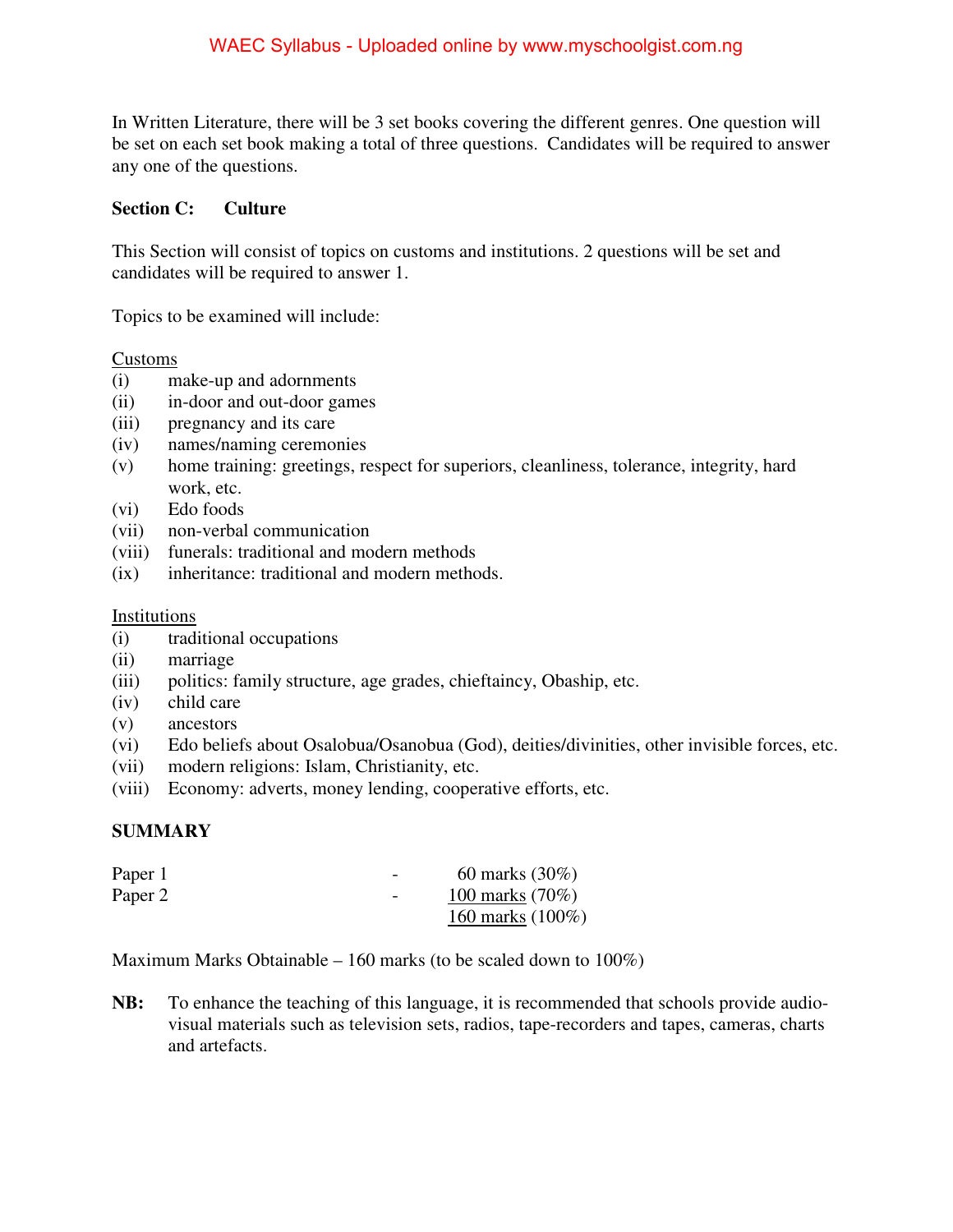# **LIST OF SELECTED TEXTS FOR WASSCE 2014 & 2015**

| <b>AUTHOR</b>         |                            |  | TITLE                                     | <b>PUBLISHER</b>                       |
|-----------------------|----------------------------|--|-------------------------------------------|----------------------------------------|
| <b>PROSE</b>          |                            |  |                                           |                                        |
| Osaren Omoregie       |                            |  | Iden Nokpokhuo<br>(A novel on Queen Iden) |                                        |
| <b>POETRY</b>         |                            |  |                                           |                                        |
| Obazee Gabriel et al. |                            |  | Asikoko Ekharha Oghe Edo                  | National Council of<br>Arts & Culture, |
|                       |                            |  | Abuja                                     |                                        |
|                       | Selected poems:            |  |                                           |                                        |
| 1.                    | Osanobua                   |  | <b>Emmanuel Orobosa Oronsaye</b>          | p. 7                                   |
| 2.                    | Ose Dan                    |  | Abel Igbinosa                             | p. 15                                  |
| 3.                    | Eghian                     |  | Violet O. Omoregie                        | p. 18                                  |
| 4.                    | Itohan                     |  | Osemwegie Osayomorre                      | p. 32                                  |
| 5.                    | Igho                       |  | H. I. Ojo                                 | p. 41                                  |
| 6.                    | Edo ne evbo mwen -         |  | Eunice O. Orhuozee                        | p. 49                                  |
| 7.                    | Uwu                        |  | Lawrence Osas Osakaue                     | p. 30                                  |
| 8.                    | Gia doloyi                 |  | Apostle P. O. Osakaue                     | p. 70                                  |
| 9.                    | Edo ne evbo Ahirre -       |  | Gabriel O. Obazee                         | p. 75                                  |
| 10.                   | Alaghodaro                 |  | Uyilawa Usuanlele                         | p. 68                                  |
| 11.                   | Ewaen                      |  | Felix I. Omoregie                         | p. 26                                  |
| 12.                   | Ukhu                       |  | Emmanuel Orobosa Oronsaye                 | p. 14                                  |
|                       | <b>DRAMA</b>               |  |                                           |                                        |
|                       | $\mathsf{l}_{\mathsf{in}}$ |  | $\Gamma$ aailcha                          | مممدن معمورية مدا                      |

Ikponmwosa Osemwegie Eseikho Language Press

# **LIST OF SELECTED TEXTS FOR WASSCE 2016 – 2020**

| <b>AUTHOR</b>             | <b>TITLE</b>                | <b>PUBLISHER</b>   |
|---------------------------|-----------------------------|--------------------|
|                           | <b>LANGUAGE</b>             |                    |
| Imasuen, E. O. (DR)       | Edo course Bk $4-6$         | Aisien Publishers  |
| Omozuwa, Victor Edosa     | Edo phonetics and phonology | <b>Ambik Press</b> |
|                           | <b>LITERATURE</b>           |                    |
|                           | <b>ORAL LITERATURE</b>      |                    |
| <b>PROSE</b>              |                             |                    |
| Osemwegie, Osayomwanbo E. | Izelogha                    | Osunero Publishers |
|                           |                             |                    |
| <b>POETRY</b>             |                             |                    |
| Ikponmwosa, Osemwegie     | Oro (pages $1 - 49$ )       | <b>Pristine</b>    |
| <b>Publications</b>       |                             |                    |
| <b>DRAMA</b>              |                             |                    |
| Osemwegie, Osayomwanbo E. | Me Okpao Ghare              | Osunero Publishers |
|                           | <b>WRITTEN LITERATURE</b>   |                    |
| <b>PROSE</b>              |                             |                    |